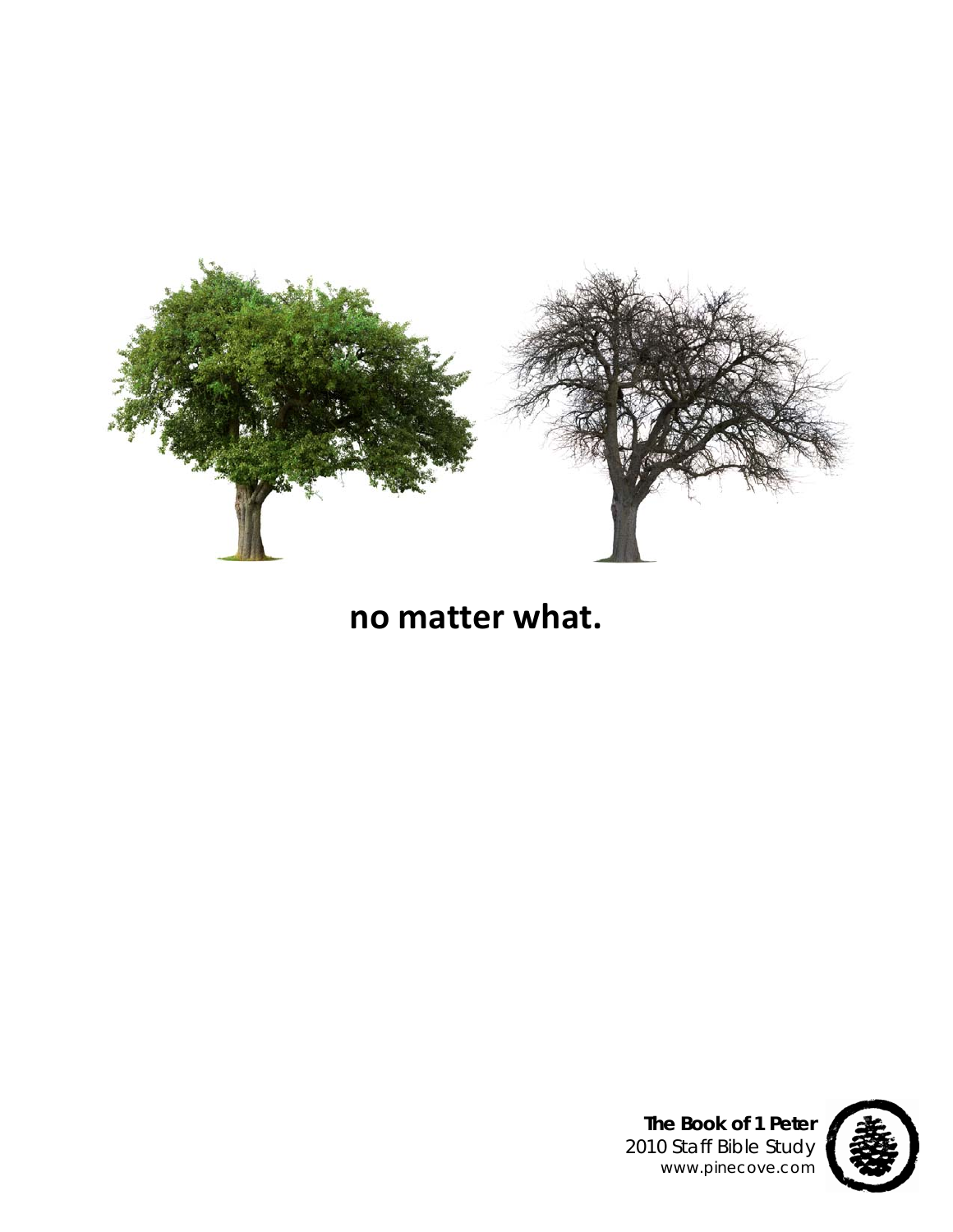

Dear Summer Staff:

I hate to admit how much my faithfulness to Jesus waxes and wanes with the ever-changing tide of my circumstances, feelings and the world around me. Sometimes the tide is so indomitable that it is difficult to imagine that I'm not supposed to go in the direction it is taking me. In those moments, it is easy to forget that I have been called out of a world in which I am now an alien.

Peter re-assures me that I'm not alone. He writes his epistle to men and women who faced similar tides of uncertainty, heartbreak, injustice - even persecution. He writes his epistle to people who had just as many questions as he did. He writes his epistle to believers who desire to live the way they are 'supposed' to, but who feel confused, torn, and overwhelmed.

This epistle is Peter's understanding of the life Jesus began to teach him how to live just thirty years earlier – one that he just couldn't wrap his mind around at the time. Now, before his death, his desire is to pass along to all believers who are aliens in their own homeland what took him thirty years to discover himself: If you are a believer in Jesus, then we must remember who we are and whose we are. We must trust God & obey Him…*no matter what*.

Remember, don't be the end user of this study. Re-invest what you have learned into the lives of the people you minister to back at home and school. It will not only be a blessing to those whom you choose to spend time with, it will further cement what you have learned this summer.

And don't forget – not only do you have the notes to this study, you also have access to the audio recordings as well! If you're not already subscribed to the podcast, you can find the feed and download the episodes at www.pinecove.com. Go to the summer staff login page, log in to your account and click on the podcast link. You will most likely have to download the older episodes manually since only the most recent episode will download.

I'll look forward to next summer when we'll get to do this all over again! In the meantime, don't forget about the opportunity you have at the Forge. If you are interested in applying, please give me a call – I'd love to speak with you about it.

Grace and peace be with you,

Matt "DynoLight" Lantz Forge Director 903.579.3674 - office mlantz@pinecove.com www.pinecove.com/forge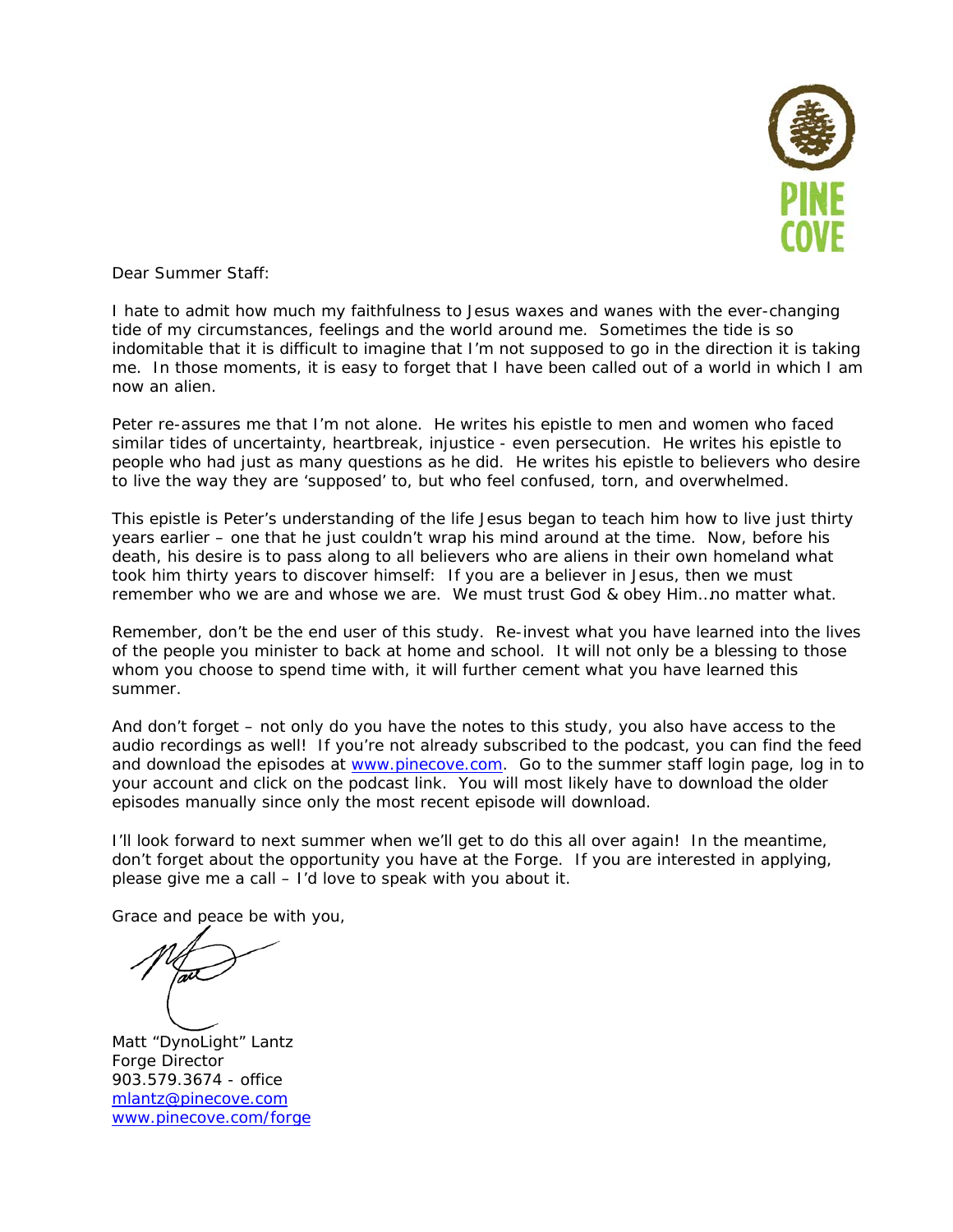*Instructions for Teachers & Bibliography*

## How To Use This Study:

- Step 1: Familiarize yourself with the Text. These notes assume that you are already familiar with the passages being studied, so don't expect to be able to sit down with the note pack and easily walk through the study without a little prep work on your part.
- Step 2: Decide which parts of the passage are the ones you want to focus on. These lessons are NOT designed to teach the lesson for you. You have more things to teach here than you could/should possibly teach in a 30-45 minute lesson. You must decide which parts of the Text and notes are most pertinent to the group you're teaching.
- Step 3: Don't bore or insult your study group by reading the study to them point by point. Instead, have a general outline of thoughts and your own personal illustrations that make the study come alive. Think of these notes like the bone structure and skin. It is your job as the teacher to make the study come to life. Feel free to change the study as you like.
- Step 4: Look for opportunities for application. The thrust of this note pack is focused on helping you, the teacher, prepare well for your study. You will need to encourage application with your small group based on who they are and what your relationship is with them. Whatever the case, don't skip this step – otherwise this study will just be an exercise in information transfer.
- Step 5: Listen to the podcast. AFTER you have done your own personal prep work, you might want to listen to how I taught it so you can get an idea of how much to teach, illustrations, etc. Copy and paste this feed into iTunes to download it:
- Step 6: Copy these notes and distribute them each week to your small group. No need to give them lessons in advance – once per week will be good. Encourage them to use the notes as a guide for the rest of the week for their quiet times so they can dive deeper into the lesson if they would like to.

Remember: These notes are *mine*. You have to make them *yours*. Until the Text becomes something you are passionate about and familiar with you will have a lot to say and nothing to teach. Change this up as much as you want – add more quotes/references. *Make it your own.* The most inspiring and effective teachers are those who own what they teach.

## **Tough Questions:**

It's hard to replace the value of a good question that will keep your students learning even after they leave your study. Each week there will be a question or two at the end of the study that is designed to make your students (and you!) think hard about the subject just discussed. Sometimes the questions aren't even answerable – but that's not the point. The point is that they are engaging the Word on their own (and they're motivated to do so!). Don't worry about your answers – there is more to be learned in the investigation of the question most of the time than in determining what the right answer is.

## **Sample Schedule for Summertime:**

- 6:50am Arrive before they do & make sure there is coffee!
- 7:00am Start your Bible study promptly on time. No need to waste time asking "how was your week" or "how are you feeling." They will get that in their small group time. Get straight to the meat – you'll need every minute!
- 7:40am If you want to have time for Q&A at the end, plan on ending the study a little early. Then you can have some dialogue about the text or discuss the tough question from the week before.
- 7:45am Dismiss the study *promptly.* Do not go over on time as it obstructs the flow of camp.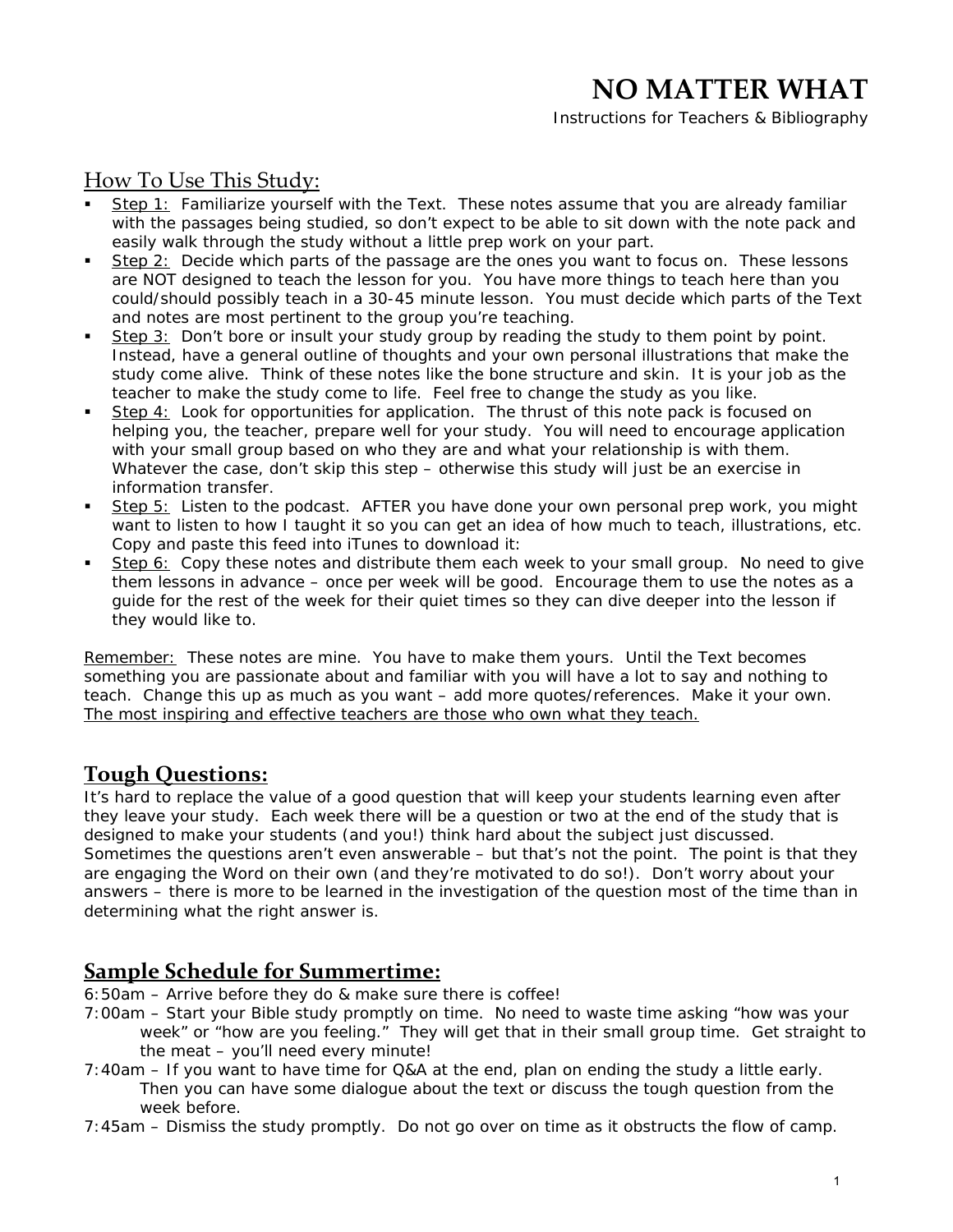## **Bibliography:**

There are some excellent resources out there on 1 Peter. As I compiled my notes and thoughts, these were the resources that I found to be the most helpful. If you would like to study further, I would recommend these resources to you first as good entry points. So, to the degree you find this study helpful, you need to know it really comes from the wisdom of these brothers in Christ. I'm just the young guy standing on their shoulders.

### **Primary Sources:**

- Constable, Tom. *Notes on 1 Peter*. 2008 edition.
	- o Dr. Constable, a seminary professor of mine, makes his expository notes on the entire Bible available online for free! You can download them at www.soniclight.com.
- Grudem, Wayne. *1 Peter*. Tyndale New Testament Commentaries series. Grand Rapids: Wm. B. Eerdmans Publishing Co., 1988.
	- o This is the most helpful non-academic commentary I've found. It is concise, easy to read and full of great insights. If you had to buy one book on 1 Peter, I'd start with this one.
- Marshall, I. Howard. *1 Peter*. The IVP New Testament Commentary series. Downers Grove: Il.: Intervarsity Press, 1991.
	- o This commentary is a nice blend between Grudem and Michaels' commentaries. His volume is more thorough than Grudem's treatment and less of a focus on language than Michaels' work.
- Michaels, J. Ramsey. *1 Peter*. Word Biblical Commentary series. Waco: Word Books, 1988.
	- o I very much enjoyed Michaels' scholarship and perspective in this much more advanced and scholarly work. Highly recommended for the advanced student.

### **Secondary Resources:**

- Walvoord, J. F., Zuck, R. B. *The Bible knowledge commentary*. Wheaton, IL: Victor Books.
	- o This is a must-have resource for any lay-leader's library. It is a concise commentary on the entire Bible and offers a thorough, conservative, evangelical interpretation of the Text. Most helpful in understanding the big picture of a book.
- Precept Austin
	- o www.preceptaustin.org is a fantastic online resource that has great exegetical bullet points verse by verse through 1 Peter. Additionally, it is a great resource for quotations from well-known Christian leaders, pastors and authors. Highly recommended resource for your Bible study.

### **Special Thanks To. . .**

. . . Jon Foreman, David Wilcox, Gungor, Andrew Peterson, and James Horner whose music helped to drown out all the distractions and keep me focused.

. . . My Forge students. It has been a joy to study and memorize this book with you over these past 5 years. You all have taught me more about this text than any commentary.

. . . My gorgeous, thoughtful and nurturing wife who put so much of her own wants and needs aside to help me write this study. Darcie, your love is a precious gift; I treasure it.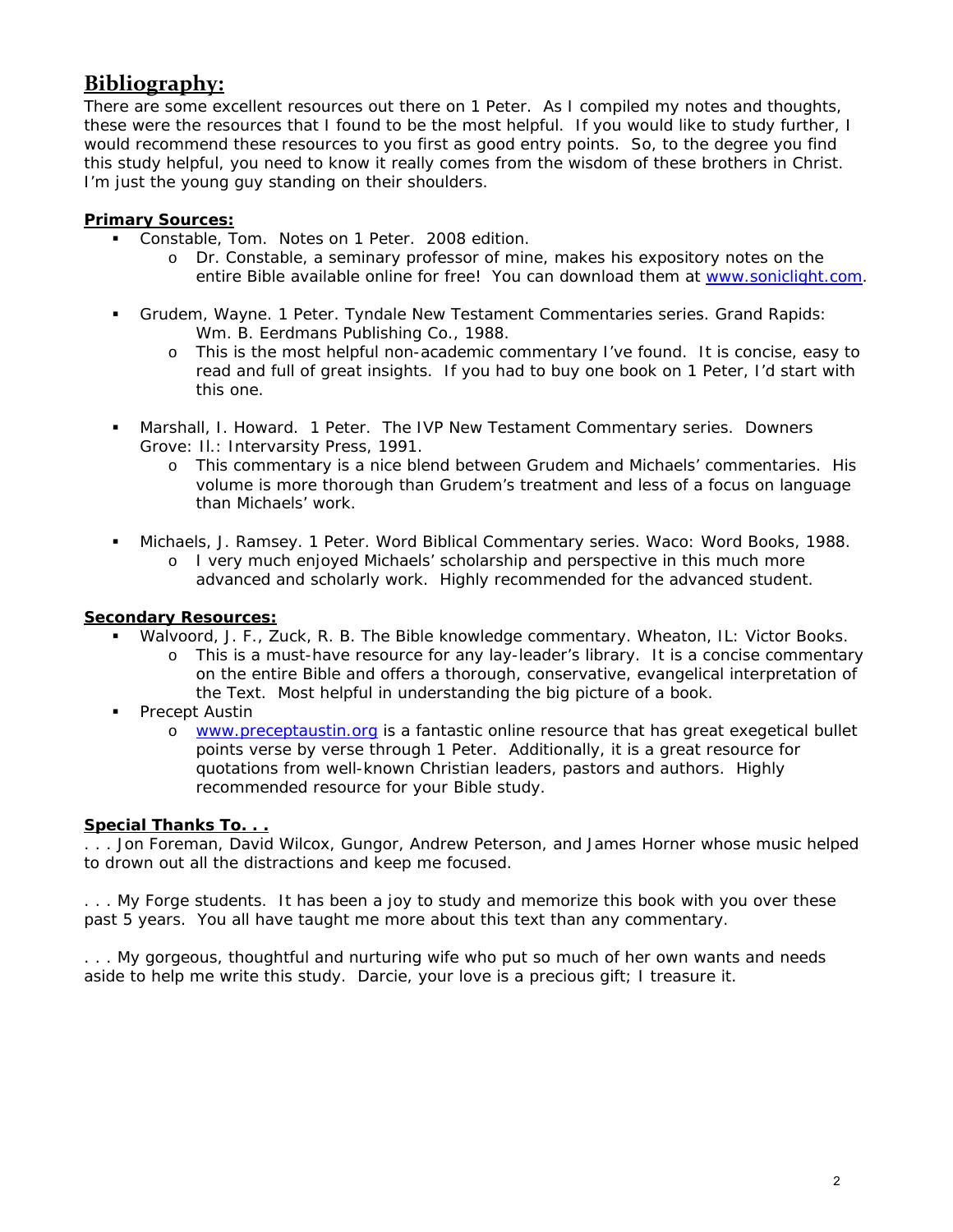*A Study of 1 Peter* 

- **Week 1: Introduction & 1:1-2**
- **Week 2: 1 Peter 1:3-12**
- **Week 3: 1 Peter 1:13-25**
- **Week 4: 1 Peter 2:1-12**
- **Week 5: 1 Peter 2:11-25**
- Week 6: Review for Incoming 2<sup>nd</sup> Half Staff
- **Week 7: 1 Peter 3:1-12**
- **Week 8: 1 Peter 3:13-22**
- **Week 9: 1 Peter 4:1-11**
- **Week 10: 1 Peter 4:12-19**
- **Week 11: 1 Peter 5:1-14**

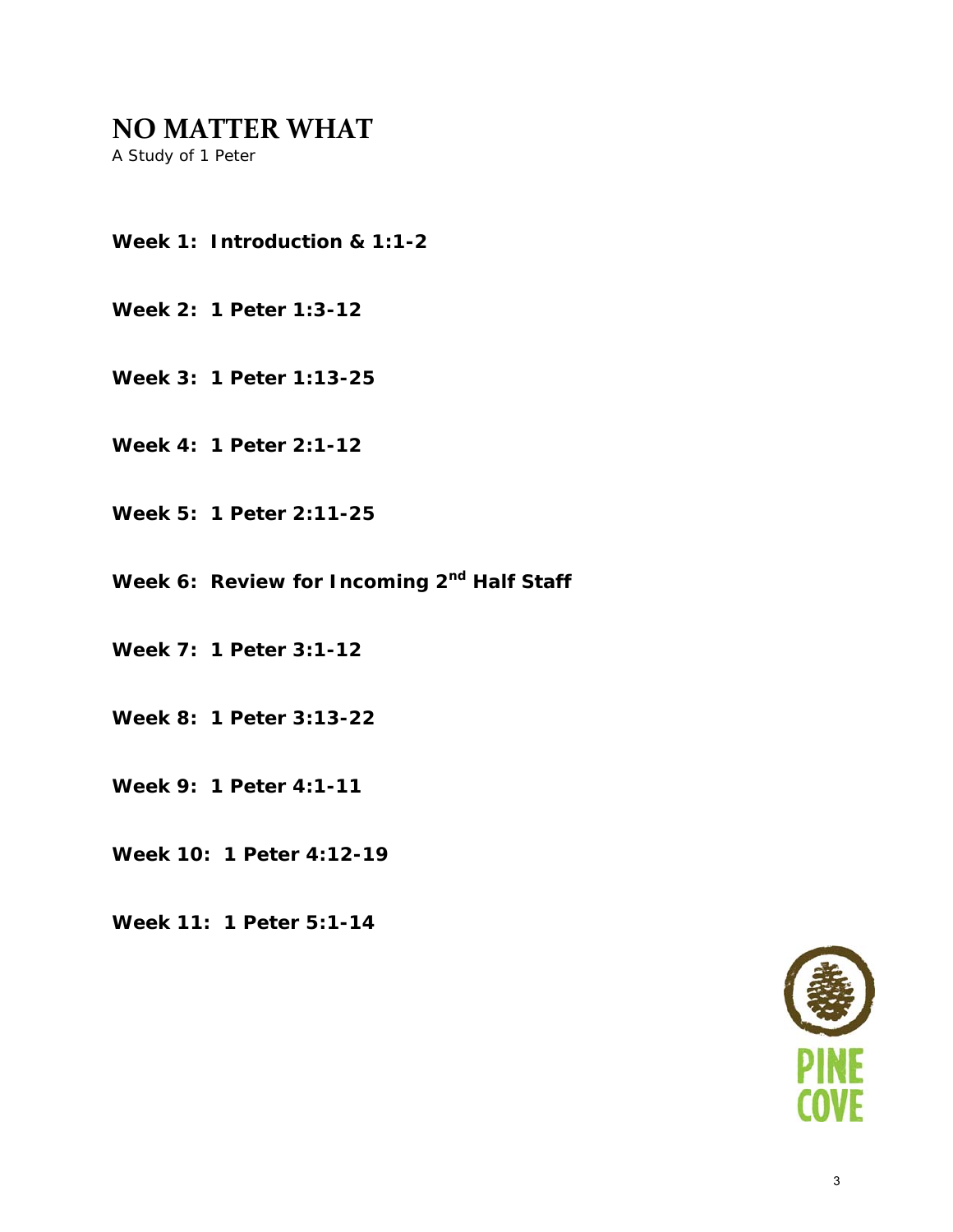I hate to admit how much my faithfulness to Jesus waxes and wanes with the ever-changing tide of my circumstances, feelings and the world around me. Sometimes the tide is so indomitable that it is difficult to imagine that I'm not supposed to go in the direction it is taking me. In those moments, it is easy to forget that I have been called out of a world in which I am now an alien.

Peter re-assures me that I'm not alone. He writes his epistle to men and women who faced the tides of uncertainty, heartbreak, injustice - even persecution. He writes his epistle to people who had just as many questions as he did. He writes his epistle to believers who desire to live the way they are 'supposed' to, but who feel confused, torn, and overwhelmed.

This epistle is Peter's understanding of the life Jesus began to teach him how to live just thirty years earlier – one that he just couldn't wrap his mind around at the time. Now, before his death, his desire is to pass along to all believers who are aliens in their own homeland what took him thirty years to discover himself:

If you are a believer in Jesus, then trust God & obey Him…*no matter what*.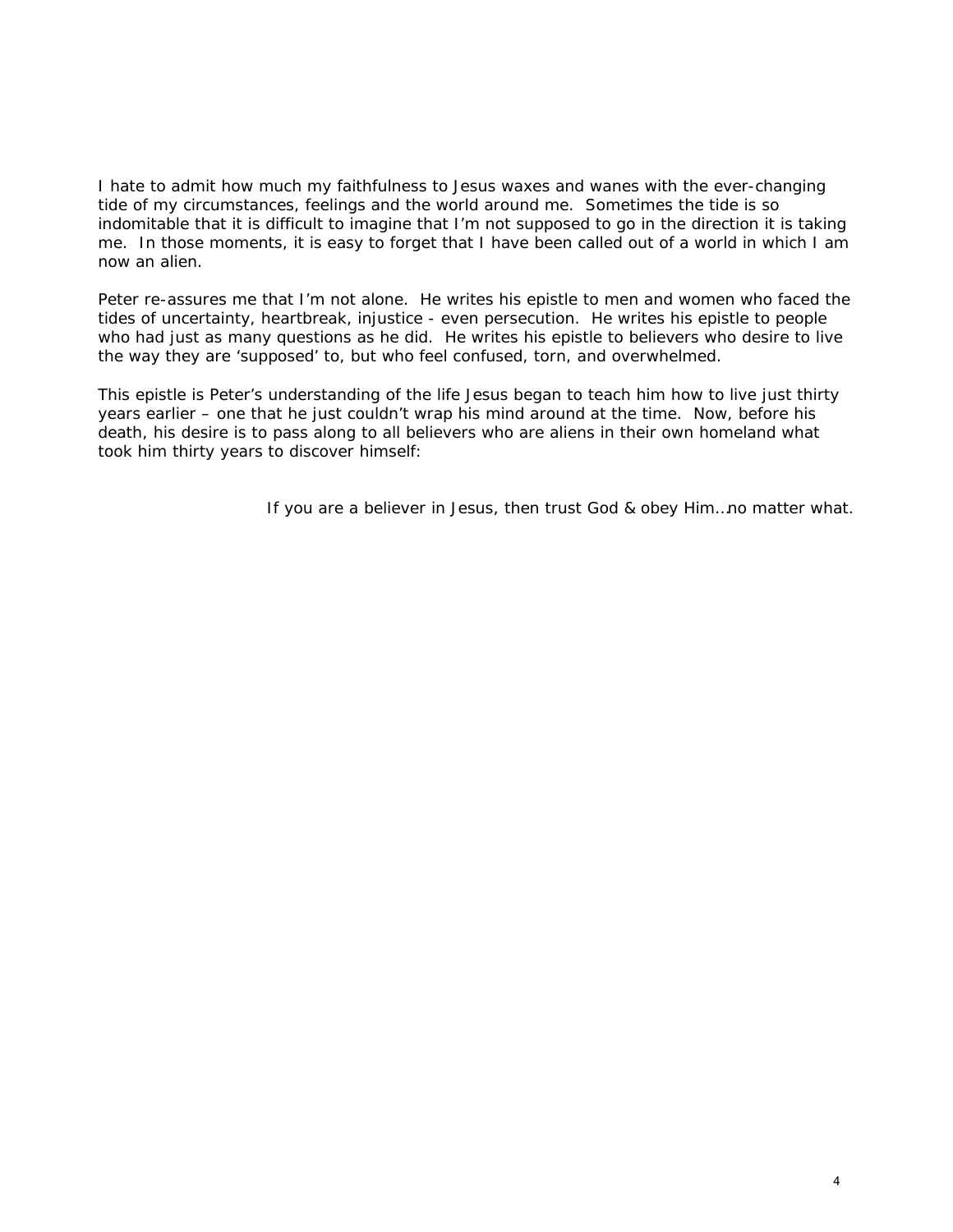## Structure of 1 Peter:

#### **I. Introduction & Greeting 1:1-2**

#### **II. The Theological Identity of the Community 1:3—2:10**

- A. We are Born Again 1:3-12
	- 1. Our inheritance is permanent giving hope 1:3-5
	- 2. Our joy is complete giving endurance 1:6-9
	- 3. Our new birth is marvelous giving revelation 1:10-12
- B. We are Obedient Children 1:13-25
	- 1. Who look like our Father 1:13-16
	- 2. Who respect our Father 1:17-21
	- 3. Who love like our Father 1:22-25
- C. We are a Holy Priesthood 2:1-10
	- 1. Who crave the very words of God 2:1-3
	- 2. Who offer ourselves to God 2:4-5
	- 3. Who build upon Christ the Cornerstone 2:6-8
	- 4. Who proclaim His excellencies 2:9-10

#### **III. The Consequential Activity of the Community 2:11—4:11**

- A. Bring Glory to God's Reputation 2:11-12
- B. By Being Submissive Under Authority 2:13—3:12
	- 1. The authority of the government 2:13-17
	- 2. The authority of a master 2:18-20
	- 3. Just as Jesus entrusted Himself to the Father 2:21-25
	- 4. The authority of a husband 3:1-7
	- 5. The authority of God 3:8-12
- C. By Remaining Faithful During Trials 3:13—5:11
	- 1. Even if it means suffering for doing good 3:13-17
	- 2. Because Christ has redeemed you completely 3:18-22
	- 3. Resist returning to your old way of life 4:1-6
	- 4. Love one another 4:7-11
	- 5. Expect to share in Christ's sufferings 4:12-19
	- 6. Shepherd & be shepherded 5:1-5
	- 7. Trust God, resist the devil 5:6-11

#### **VII. Conclusion 5:12-14**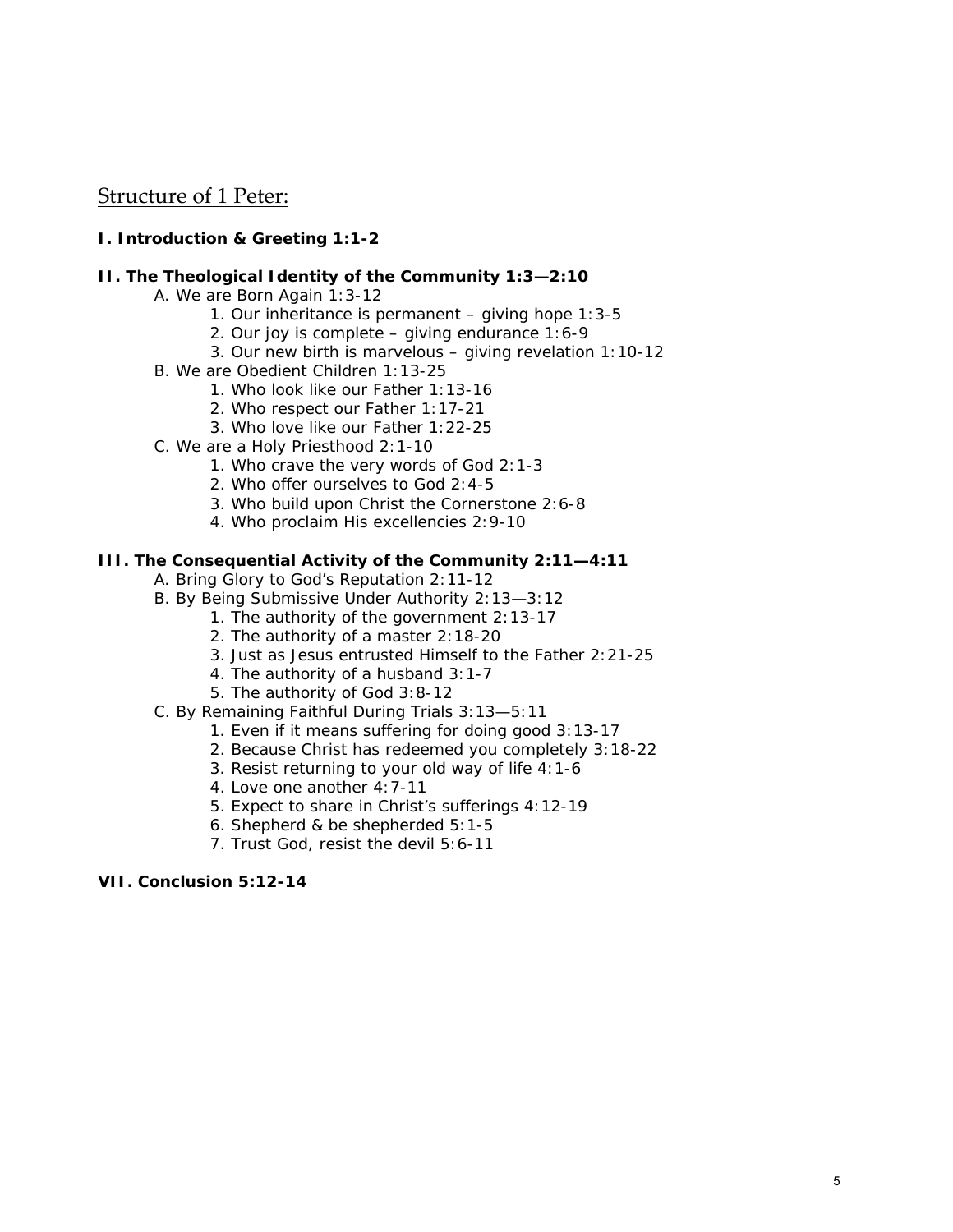Week 1 :: *Introduction & 1:1-2*

Peter's first epistle gives us an easy introduction since its opening is traditional and covers the who, what, when, where and why of his letter. His introduction also "lays a theological basis for their identity… As Peter holds out to them grace and peace, the issues to be addressed in his epistle have not even been raised, yet the resources for addressing those issues – the redemptive work of God through Christ, and the resultant character of the community thus redeemed – are already in place. $1$ <sup>1</sup>

## About the Author:

Simon<sup>2</sup> was born to his father, Jonah/Joannes (Mt 16:17, Jn 1:42), in Bethsaida (Jn 1:44), a small fishing village on the north shore of the Sea of Galilee. Peter joined in his father's trade and became a fisherman as well (Mt 4:18). He later moved down the road to Capernaum (Mk 1:21-ff) where he lived with his wife (Mk 1:30) and continued his trade. He had a younger brother, Andrew, a follower of John the Baptist (Jn 1:39-ff). Both were raised Jewish but likely spoke both Aramaic and Greek (Mk 14:70). Andrew introduced Simon to Jesus (Jn 1:41).

Upon meeting Jesus for the first time (Jn 1:42), Simon receives from Jesus an Aramaic name, *Cephas3* , which in the Greek New Testament is translated as *Petros* which means 'rock' or 'stone.' During a second meeting, Jesus tells Peter to follow him and become a fisher of men (Mt 4:18-ff). He does - for the rest of his life.

During his time with Jesus, Peter experiences the events that will mark and change his life forever. After being named an apostle of Jesus Christ (Mk 3:16), he begins to follow Jesus and witnesses his teachings, miracles, passion, and resurrection.

Likely the oldest of the disciples, Peter was regularly outspoken and impulsive (Mt 14:28, Mk 14:29, Lk 5:8, Jn 21:7). Jesus even calls him 'Satan' and a 'stumbling block to him' because of his rash disregard for the will of God (Mt 16:23). He was a coward as he denied Jesus three times the night he was handed over (Mt 26:74). He was no stranger to failure as a fisherman or as a disciple as he regularly let his circumstances and feelings get the best of him (Mt 26:51). Yet, he was among the three disciples closest to Jesus (Mk 5:37, 9:2, 14:33).

Peter's eyes witnessed the miraculous – all the time. From the healing of his own mother-inlaw (Mt 8:14) to the transfiguration (Mk 9:2-ff), Peter experienced Jesus' ministry first-hand. Consider just some of the events that Peter experienced and/or participated in: he hauled in miraculous catches of fish, walked on water (Mt 14:28-ff), helped feed 5,000 (and 4,000) people with nothing more than a snack, and even pulled a fish out of the sea with a shekel in its mouth – just as Jesus had said (Mt 17:27).

After seeing the resurrected Jesus (Jn 21:1-ff), Peter's ministry began. No longer the disciple, he was the minister. He was the leader of the early church (Acts 1:15-ff) as well as a preacher who led 3,000 people to Christ in his first sermon (Acts 2:41), despite the fact that he was, in the eyes of the Sanhedrin, an uneducated and common fisherman (Acts 4:13). He was imprisoned and released from jail by an angel (Acts 12) and raised Tabitha from the dead (Acts 9:40). Though he primarily ministered to Jews (Gal 2:7), he converts the first Gentile to Christianity and helps the early church get though that debate (Acts 12-15). Despite growing up in a small fishing village, Peter ends up traveling the known world to preach the gospel: throughout Israel, Antioch, Corinth, Asia Minor and Rome. According to church tradition, Peter was executed under the Neronian persecution by being crucified upside down – not counting himself worthy of being crucified in the same manner as his Lord.

<sup>&</sup>lt;sup>1</sup> Michaels, J. Ramsey. *1 Peter*. Word Biblical Commentary. p, 14.

<sup>&</sup>lt;sup>2</sup> Simon (Hebrew) means "to be heard."<br><sup>3</sup> *Cephas* (Aaramaic) = *Petros* (Greek) = *Peter* (English) – "small rock or stone"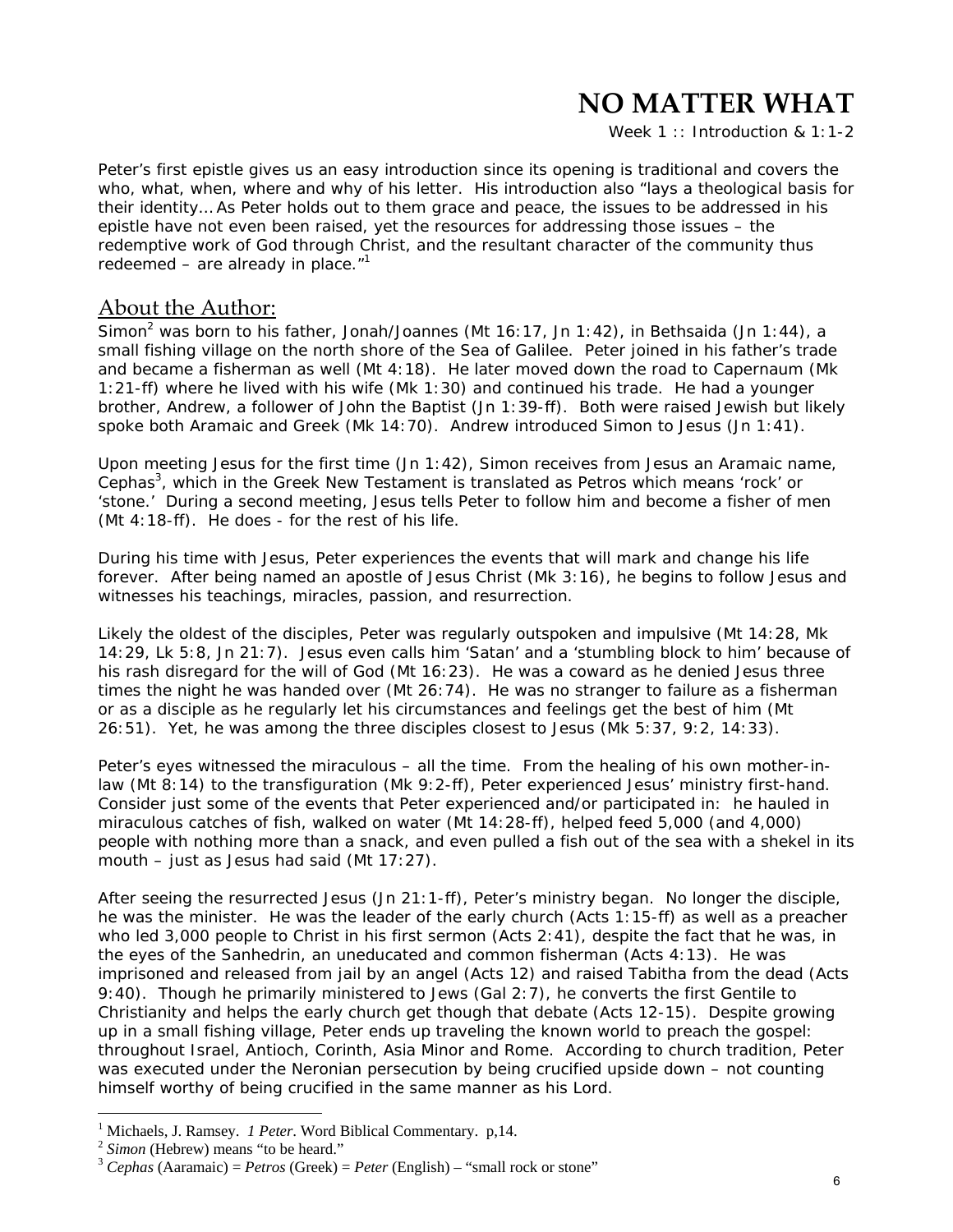## Time & Place of Authorship:

1 Peter 5:13 indicates that Peter is writing to his audience from Babylon. By the first century, Babylon was not the superpower it once had been. Since there is no evidence of a church ever being there or any record of Peter or Mark traveling that far east, it is reasonable to conclude that 'Babylon' is a figurative reference to Rome (as in Rev 16:19, 17:15, 18:2) – which is likely where Peter was when he wrote the letter.

Most conservative scholars agree that Peter's epistle was written between AD 62-64. This would place Peter's authorship of the epistle during the reign of Emperor Nero (AD 54-68). Nero is most famous for his burning of Rome and blaming it on the Christians. Widespread persecution of the church would have begun just after the burning of Rome in July of AD 64. Thus, it is unlikely that widespread, government-sanctioned persecution of Christians was in full-force at the time of Peter's writing. Nevertheless, the context of the epistle gives us plenty to believe that persecution was being experienced in Asia Minor.

## About the Audience:

Pontious, Capadocia, Asia and Bythinia were Roman provinces in Asia Minor. The names of the regions were likely arranged to describe the route the letter would have taken, visiting such cities as: Amisus, Iconium, and Laodicea. It is possible that the letter circulated throughout cities in Asia: Colossae, Ephesus, Nicea, Chalcedon and most of the churches mentioned in Revelation. In other words, Peter's letter would have reached "all the major centres of Christian influence in Asia minor" (an area roughly the size of California) $4$ .



Because of the rapid growth of the early church in the first century, the churches in this region would be mixed congregations of converted Jews and Gentiles. Based on the evidence within the epistle (1:14, 2:10, 4:3), these regions likely had a Gentile majority who came from a dark and depraved background.

They resided temporarily as aliens in this region – foreigners who were scattered in and amongst the native people of a land not their own. Apparently these believers had been undergoing some persecutions and sufferings and Peter wished to encourage them to stand firm as it would only be getting worse. Peter describes them as a chosen people – whom had only been believers in Jesus for 30 years or less.

## The Jewish-ness of 1 Peter:

 $\overline{a}$ 

One of the first things you will notice in studying this letter is that it is a very Jewish book. It quotes from the Hebrew Bible regularly, applies terms to Gentile believers that were used to describe the nation of Israel, and it assumes that the church will assume the same role and function the nation of Israel had (2:9-10). On the other hand, there are several examples  $(1:14, 2:10, 4:3)$  that would never be used to describe a Jewish audience – only a Gentile one. So, why would Peter be writing Jewish things to a predominantly Gentile audience?

<sup>4</sup> Grudem, Wayne. *1 Peter.* p.37-38 (map is also adapted from Grudem, p.19)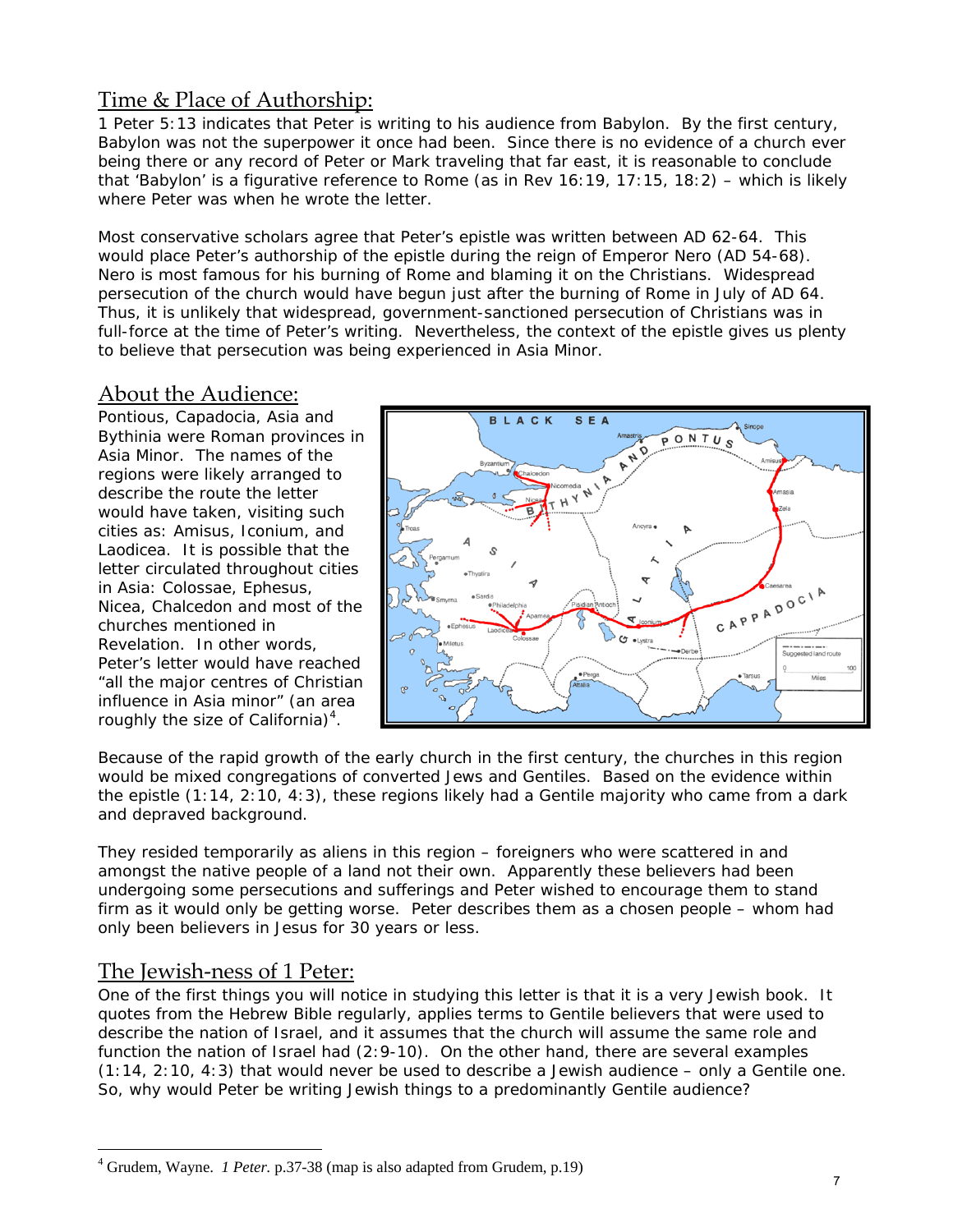Some answer this question by making the assumption that Peter sees the church as some kind of "new Israel" that has replaced the one of old. There is little evidence to support this idea from within Peter's epistle as he never seems to indicate that Israel has been replaced by the church (one that he would most certainly addressed if he believed so).

It would be more reasonable to think that Peter shared Paul's perspective on the relationship between Judaism and Christianity as described in Romans 11:13-24. Paul views Judaism and Christianity as one olive tree and both heirs to a single covenant. The Jews have been temporarily cut off from the tree, but will be re-grafted in. The Gentiles have been grafted in as part of God's wooing of Israel back to himself.

Thus, it will be the opinion of this study that Peter "sees himself and his readers as a community situated in the world in much the same way the Jews are situated, and sharing with the Jews a common past."<sup>5</sup> Peter's hearers are not "simply 'honorary Jews' in the sense of claiming for themselves the privileges of 'Israel; without corresponding responsibilities. The prerogatives are there, but the responsibilities are there as well; even the social stigma of being Jews in Hellenistic Asia Minor (or in Rome) has been transferred to the Gentile Christian congregations addressed in this epistle."6

Peter sees how the church will continue the mission and purpose of God (as God's chosen people) while Israel's heart remains hardened. When she is restored (as God has promised) they will both function together as the people of God.

## Why Study 1 Peter?

Peter's writings carry remarkable significance for us today whether suffering is a part of our daily existence or not. In just 5 short chapters (only 105 verses), Peter makes a compelling case for us to stand fast in the grace of God (5:12) by obediently following our Lord no matter what the outcome. Peter reminds us that who God is and what He has done shapes who we are and what we must do. When our activity stems from an identity received from God, our obedience (especially in the midst of suffering) to Jesus Christ will have a three-fold result: praise, glory & honor to God (1:7), holiness in the world (1:14-16), and a sincere love for one another (1:22). As His chosen ones, we are called to consistently bear God's image to the world regardless of our circumstances.

If there is anything that causes us to deviate from faithfulness it is the fear and insecurity of suffering. Peter expects two things of his audience: 1). That they will suffer<sup>7</sup> and 2). That suffering should only increase their holiness – not detract from it. Studying 1 Peter will help us to develop a theology of suffering that is not constructed on a foundation of safety and security. As Timothy Keller says, "Members of churches in the west are caught absolutely flat-footed by suffering and difficulty…There are a great number of books on 'why does God allow evil?' but they mainly are aimed at getting God off the hook with impatient western people who believe God's job is to give them a safe life. The church in the west must mount a great new project--of producing a people who are prepared to endure in the face of suffering and persecution."<sup>8</sup>

Thus, our study of 1 Peter should transform our faithfulness and obedience as we live as aliens and strangers here in a place that is not yet our home. When the difficulties and trials of life come (and for whatever reason), none of them give us an excuse to divert from following Jesus. Seasons of temporary pain and suffering that will give us the greatest opportunity to prove our faith to be genuine.

<sup>&</sup>lt;sup>5</sup> Michaels, p. 50 of introduction

<sup>6</sup> Michaels, 6.

<sup>&</sup>lt;sup>7</sup> Suffering is mentioned in 1 Peter 16 times and is the most often repeated word in the epistle. It is a general suffering and should not be assumed to be directly connected solely with persecution. It is, generally, the suffering of life. 8

<sup>&</sup>lt;sup>8</sup> Keller, Timothy. *How Should Churches and Leaders Be Preparing to Address These Big Issues Facing the Church?*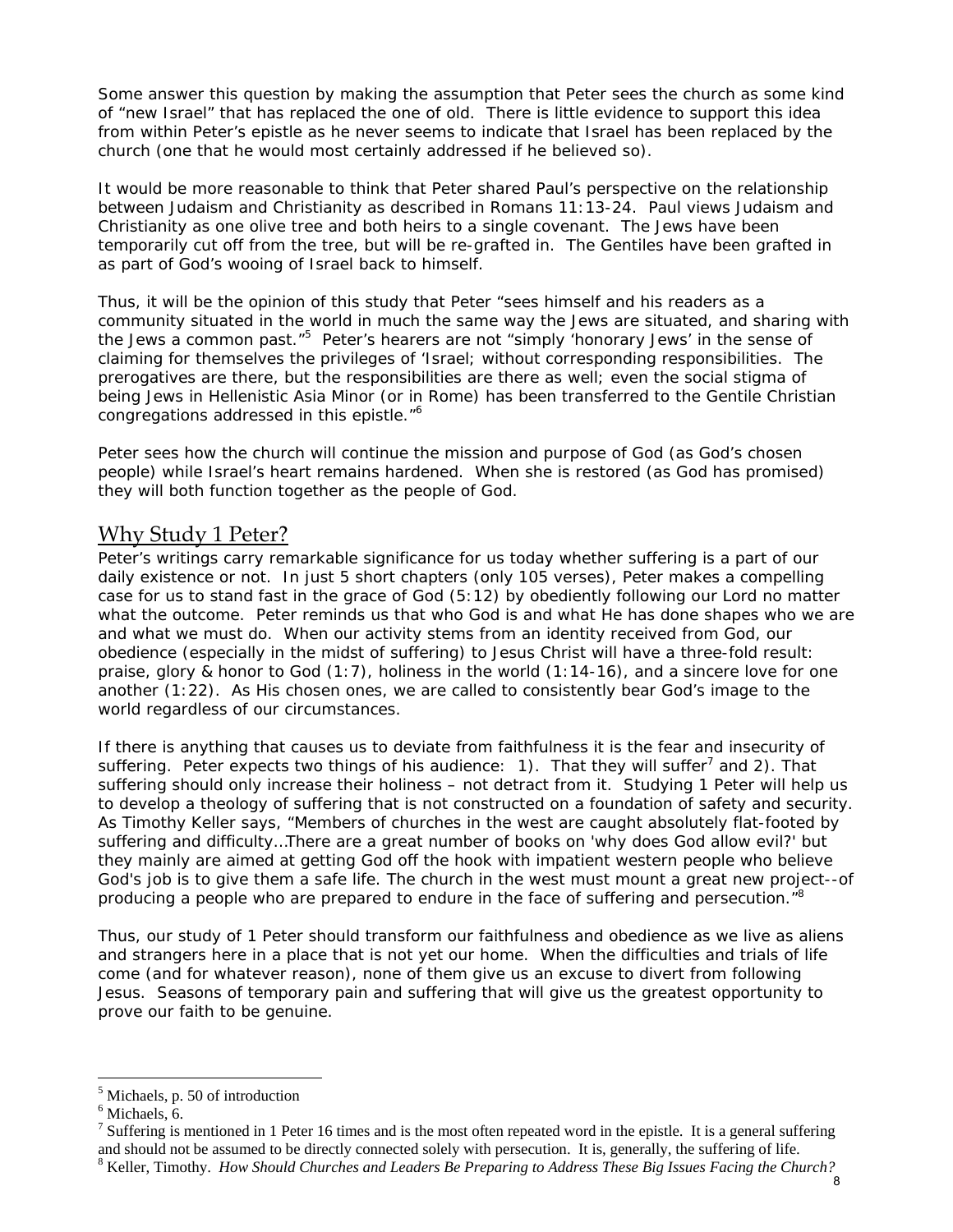## 1 Peter 1:1‐2

### v.1 **Peter is an apostle of Jesus Christ.**

- *Apostolos* literally means 'sent one.' An apostle is one set forth by another (of higher authority) with a special commission to represent that authority in a task to be completed.
	- o An apostle was someone who was personally chosen by Jesus (the 12 disciples + Matthias & Paul), given authority to proclaim the Gospel and lead the church (Mark 3:14-15, Acts 1:21-22) witnessed the resurrection, and received direct revelation from God.<sup>9</sup>
- Since an apostle was one who was commissioned, you could not make yourself an apostle. You were always appointed by the one with whose authority you were called to bear forth. And since Peter did not commission himself, it is very important that the reader recognizes *the authority of Peter's message comes primarily from the Sender through the ambassador.*
	- o It must have been very pleasant to his heart to write those words, not "Peter, who denied his Master, "not" Peter, full of imperfections and infirmities, the impetuous and changeable one of the twelve; "but" Peter, an apostle of Jesus Christ," as truly sent of God as any of the other apostles, and with as much of the Spirit of his Master resting upon him: "Peter, an apostle of Jesus Christ"<sup>10</sup>
	- o We must remember not to allow our past failures and current imperfections to cause us to forget the purpose for which God has called us in the first place. As Winston Churchill says, "Success is not final, failure is not fatal: it is the courage to continue that counts." John Piper drives the point home even more brutally if we choose to wallow in our failure: "Self-pity is the response of pride to failure."

#### **The hearers are aliens**

- This is a typical greeting from Peter to his hearers in the sense that its structure is typical. To identify his hearers as aliens (*parepidemos*), however, is less common. This word describes people who are living as foreigners in a land that is not their own. The figurative use of this word should be in mind rather than the literal since many of Peter's hearers would have been native to that region – not aliens. Thus, the "term is used metaphorically of Christians who live in this world as foreigners, since their homeland is heaven.<sup>"11</sup>
	- o 'Alien' is not a distinction that many of us would want to hang on to. We prefer to be native or 'local.' Peter calls them aliens as a reminder that they are not to blend in with the Gentile population. They are to be distinct.

### **The hearers are scattered**

- The word used here is *diaspora* and carries significant Jewish overtones. This word was used to describe the scattering of the Jews among the gentiles after the destruction of the second temple by the Romans in 70 AD.<sup>12</sup> It is strange that he would use this word to describe a predominantly Gentile audience living in a Gentile part of the world. He is comparing the believers' scattering amongst the godless world with the scattering of the Jews.<sup>13</sup>
	- o It is also important to note that Peter doesn't regard the terms 'aliens' or 'scattered' as negative. In fact, 2:1 seems to indicate that the condition is actually an advantage – not a disadvantage.

<sup>&</sup>lt;sup>9</sup> Note: Jesus is also called an apostle: Hebrews 3:1

 $^{10}$  Spurgeon, C. H.<br> $^{11}$  NET Bible notes on verse 1. www.bible.org

 $12$  Israel was not re-gathered to the land from that scattering until 1948.

<sup>&</sup>lt;sup>13</sup> NET Bible notes on verse 1.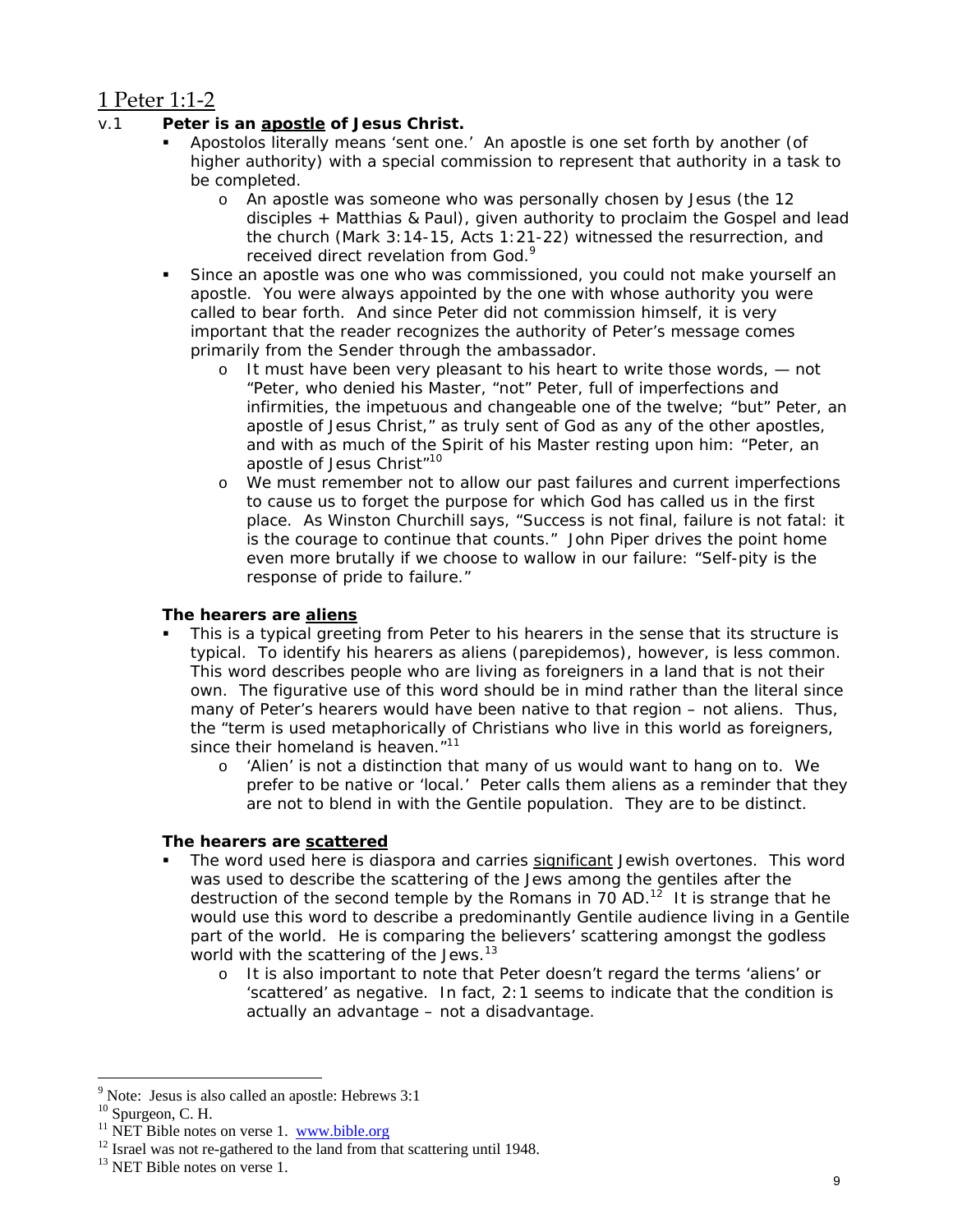#### **The hearers are chosen**

- His audience is also *eklektois*. Its formed from *ek* which means 'out' and *lego* which means 'call.' To be chosen means to be called out or selected out of a larger number. In the Greek language, it described something that was "choice" and thus indicated the *inherent* value of the object.
	- o *Eklektois* is used 44 times in the New Testament. Jesus uses the word 15 times, Paul 9 times, Luke 9 times, Peter 4 times, John 3 times.<sup>14</sup> It is most often rendered 'chosen' or 'elect'.
	- $\circ$  The people of God have always been chosen out from a larger group.<sup>15</sup> Whether individuals (Noah, Abraham, David, the Disciples) or the nation as a whole (Exodus 19:6), God has been choosing people to become his own possession and representatives on the earth since the beginning of creation. His selection is never based on merit, but only by His divine prerogative.
- Being 'chosen' is meant to be just as encouraging as being called an 'alien' or 'stranger.' If God has chosen me apart from my performance then there is nothing about my performance that can negate His choosing me. Furthermore, if He has chosen me then my life exists for His purposes which are greater than the ones I could dream for myself. Finally, if I am God's elect, then whom have I to fear?

#### v.2 **How were they chosen?** …*according to the foreknowledge of God the Father*

- "Foreknowledge" is the Greek word *prognosis.* [*Pro-* 'before' & *ginosko* 'to know']
- Many explain foreknowledge as God knowing beforehand all who would receive Him and that's why He chooses them. However the usage of the same term in Acts 2:23 suggests that the atoning work of Christ was in God's mind from the beginning (see also Gen 3:15, 1 Peter 1:20) rather than the Father knowing in advance that the Son would choose to die. We must be careful not to confuse fore*sight* with fore*knowledge*.
	- o "Election originates in the eternal will and purpose of God the Father. The foreknowledge of God refers, of course, to what God knows beforehand. God's foreknowledge has an element of determinism in it because whatever really happens that God knows beforehand exists or takes place because of His sovereign will. Therefore when Peter wrote that God chose according to His foreknowledge he did not mean that God chose the elect because He *knew* beforehand they would believe the gospel. God chose them because He *determined* beforehand that they would believe the gospel."16
- "This implies that their status as sojourners, their privileges as God's chosen people, even their hostile environment in Pontus, Galatia, etc., were all known by God before the world began, all came about in accordance with his foreknowledge, and thus (we may conclude) all were in accordance with his fatherly love for his own people. Such foreknowledge is laden with comfort for Peter's readers."<sup>17</sup>
	- o It is because of this election that the hearers are strangers in the world not because they have a different ethnicity, custom or heritage. Being elect estranges you from the world in which you live. Now estranged from their former way of living, they should no longer live in it.
- Though we have little time to discuss it here it is significant to notice the Trinitarian perspective that Peter gives his readers. Among the most notable observations is that the persons of the Trinity, though One, have different roles. The Father doesn't sanctify, nor does the Son use foreknowledge. God is One God, three persons, co-equal and co-eternal, each with a subordinating function within the God-head.
- Thus, our election has its foundation in the will of God the Father.

<sup>&</sup>lt;sup>14</sup> See Matt 24:31, Jn 15:16, Acts 13:17, Eph 1:4, Rev 17:14

<sup>15</sup> See Deut 7:6, 14:2, 1 Sam 10:24, Isaiah 41:8-9, John 15:15-19, Acts 1:24, 1 Peter 2:9

<sup>16</sup> Constable, Tom. *1 Peter Notes.* p.5-6 (cf. Rom. 8:29-30; Eph. 1:3-6; 1 Thess. 1:4; 1 Peter 5:13; Ex 33:17; Jer 1:5; Amos 3:2; Matthew 7:22-23).

 $17$  Grudem, 50.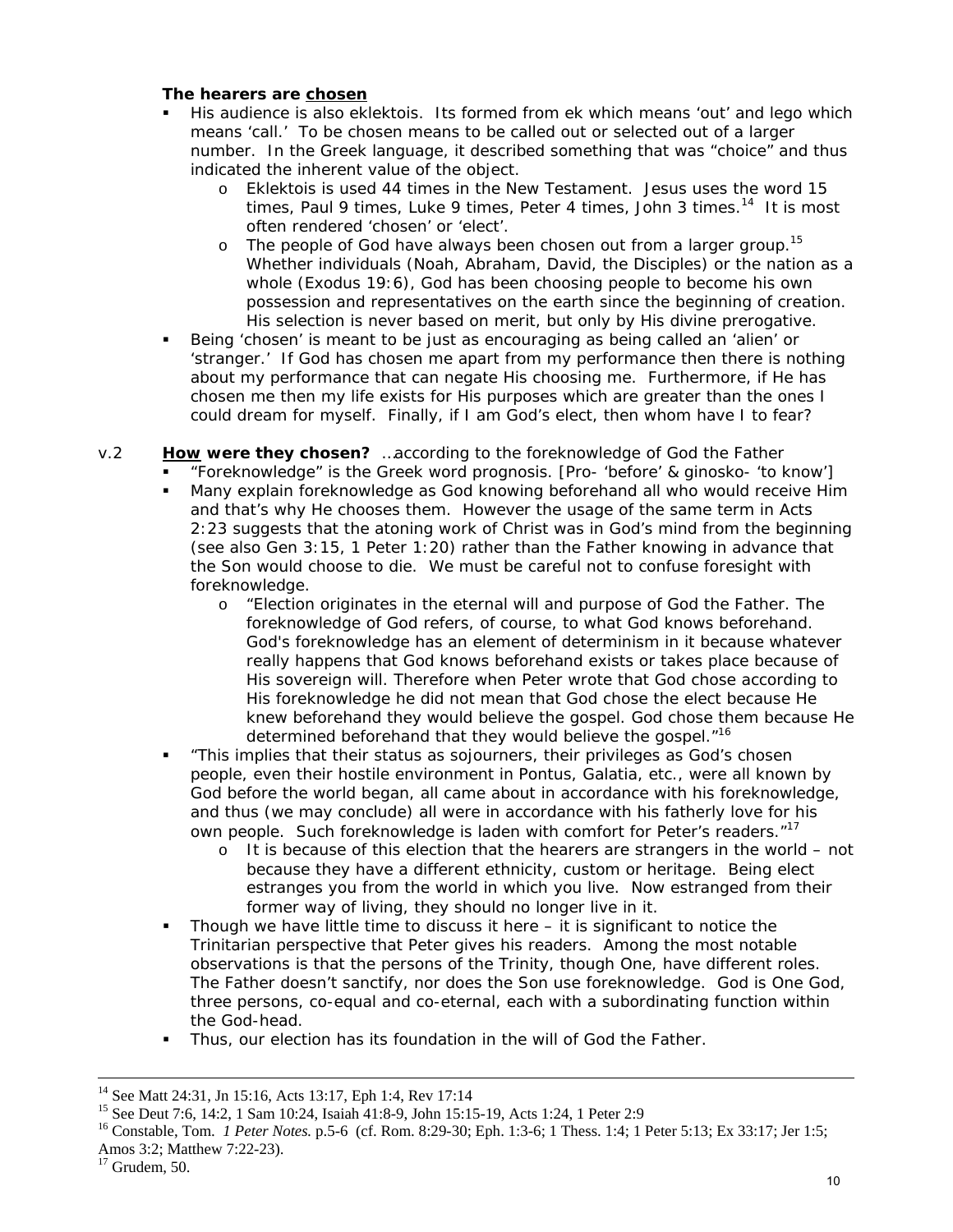#### **By what were they chosen?** *…by the sanctifying work of the Spirit*

- Sanctifying work is *hagiasmos* which means to make holy by consecration/purification. The same word and phrase is also used by Paul in 2 Thessalonians 2:13-14.
- It is common to think of sanctification as exclusively a work of the Spirit that happens after conversion. Scripture seems to suggest, however, that there is no line to draw between the Spirit's work in conversion and his continual work on the heart of a believer after conversion. See Heb 10:10; Acts 26:18; 1 Cor 6:11; 2 Thess 2:13-14. Sanctification should be thought of as both a necessary part of salvation itself and an ongoing process after conversion through which the believer is conformed into the image of Jesus Christ.
- The setting apart of a believer is first ordained by the Father and then carried out by the Spirit as John 1:12-13 and 6:44 seem to indicate. Peter will say this in the next verse by praising God who has "caused us to be born again." This, of course, does not negate the element of human responsibility – but certainly does remind us that salvation is a gift!
	- o "His readers *whole existence* as 'chosen sojourners of the Dispersion…' is being lived 'in' the realm of the sanctifying work of the Spirit. The unseen, unheard activity of God's Holy Spirit surrounds them almost like a spiritual atmosphere 'in' which they live and breathe, turning every circumstance, every sorrow, every hardship into a tool for his patient sanctifying work."<sup>18</sup>
- Thus our election happens within the sphere of the agency of the Spirit.

#### **Why were they chosen?** …*for obedience to Jesus Christ & sprinkling by His blood*

- The end, point, purpose and reason for election is obedience to Jesus Christ (and his gospel as in 4:17). The point of all of God's gracious activity towards us  $-$  no matter how we understand it to happen – is so that we will be obedient to Jesus Christ. Without it, Christians are no different than the peace corps. (See Eph 2:10)
	- o Since obedience is not the cause but the *result* of being chosen, the purpose of our obedience isn't to gain salvation, but to further conform us into the image of Christ so that he might be the firstborn among many brothers.<sup>19</sup>
- The sprinkling of blood is another Jewish reference whose meaning is difficult to determine.20 "To 'sprinkle with Christ's blood' means to take a person into the realm of influence of Christ's dying, to align him or her with the One who died. This alignment accomplishes, as the figure expresses graphically, purification and thereby appropriation into a new connection to God."<sup>21</sup>
- "To obey was to accept the gospel and become part of a new community under a new covenant; to be sprinkled with Jesus' blood was to be cleansed from one's former way of living and released from spiritual slavery by the power of His death."22

## Tough Questions:

- 1. If we have been chosen for obedience, then why do so many Christians disobey?
- 2. If all of these things are true about you and God is using *all* things to conform you into the image of Jesus (Rom 8:28-29), then why are you so worried and afraid?

 <sup>18</sup> Grudem, 52. See also Jn 15:2; Rom 8:28-29; 2 Cor 4:16-18; Heb 12:10-11; Jas 1:2-4; 1 Pet 4:14.

<sup>19</sup> See Rom 8:28-29

<sup>&</sup>lt;sup>20</sup> Possibilities include: 1. The ratification of Mosaic covenant Exod 24:1-8, 2. Consecration of Aaronic priesthood (Exod 29:21), and 3. Cleansing from leprosy (Lev 14). Option #1 seems the most realistic if Peter is indeed referring to Hebrew history – since at the ratification of the Mosaic covenant the people were vowing to come early.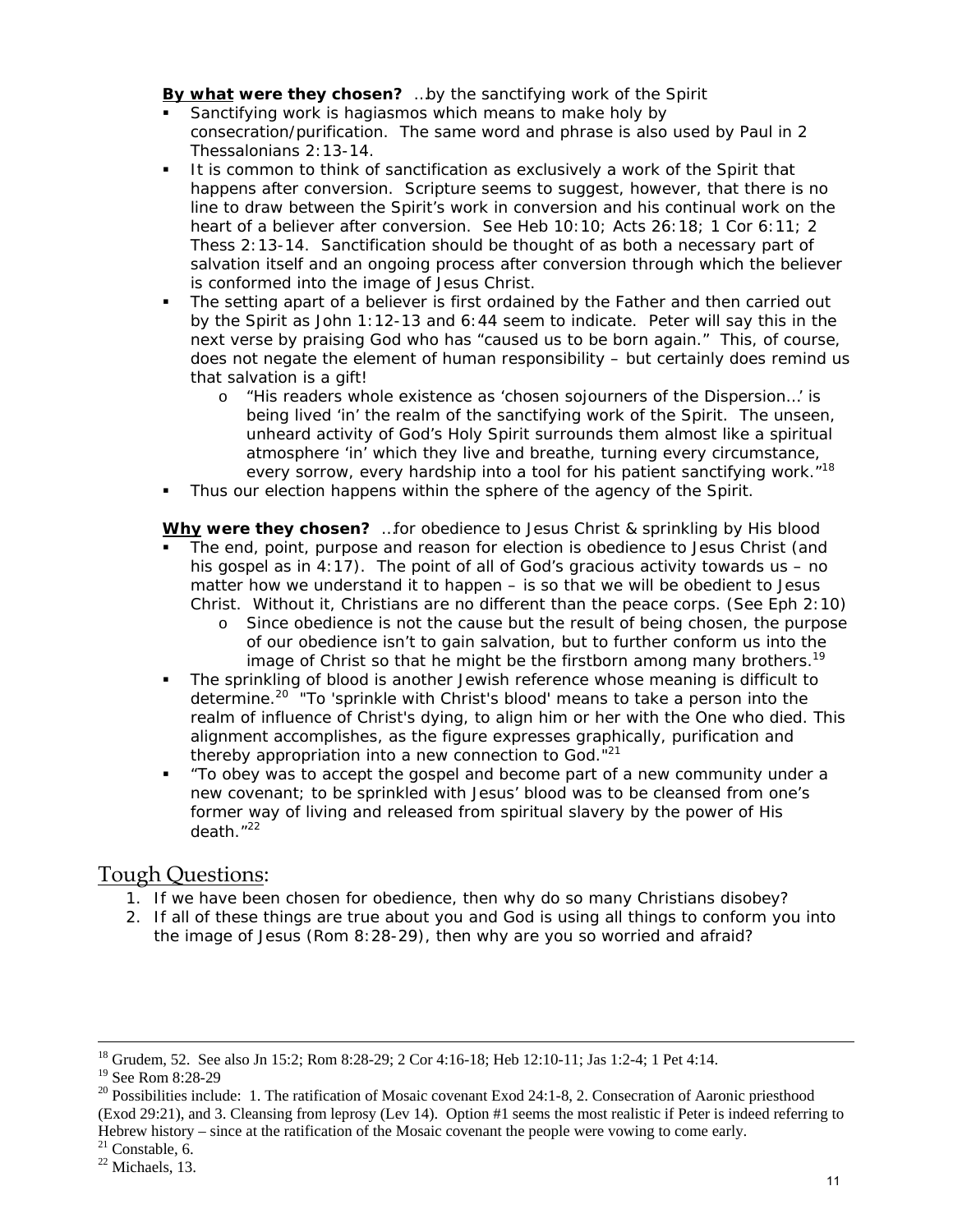Week 2 :: *1 Peter 1:3-12*

"How, when your *life* is in jeopardy, or your job, or your marriage, or your health, or your respect in the community—how can you rise up with joy and bless those who abuse you and devote yourself to labors of love? To busy yourself for love's sake takes power in the very best of circumstances. But to spend yourself in love to others when your own life is falling apart, that takes a power of soul which is utterly beyond us. If that is what we are called to do, then the power has to come from some source greater than the human soul. $<sup>n1</sup>$ </sup>

## 1 Peter 1:3‐12: We Are Born Again

For Peter, his identity and the identity of his audience was *everything*. Apart from what God has done in His grace (5:12), there would be no occasion for Peter's encouragement. His audience must remember who they are (and whose they are) and that will allow them to function as God's people in the world . . . in *any* circumstance . . .*no matter what.*

## 1 Peter 1:3‐5 Our Inheritance is Permanent – Giving Hope

## v.3 **The Work of a Loving Father**

- "Blessed" is *eulogetos* from which we get our English word 'eulogy' and it literally means to say a good word or speak well of. This entire section is meant to give honor and credit to our Father because of what He has done – not what we have accomplished. What else can we do but praise Him?
- Mercy (*eleos*): is the unmerited offering of blessing(s) toward those who are in desperation and/or misery.
	- o It is not until we fully appreciate how utterly lost we are/were that we truly understand how great His mercy is/was towards us. When we forget His great mercy we forget all of what has made us to be who we are.
	- o It is this mercy that Peter reiterates in 2:10. Before God was merciful to us we were utterly destitute – without hope and without God in the world. We abhorred him and ran away from His offers just as Gomer fled from Hosea. When judgment was deserved, mercy was bestowed. Instead of divorced, Gomer became a wife. Instead of being an orphan, we became children.
	- o "No foreknowledge of the fact that we would believe, no foreseeing of any desirableness or merit on our part, is mentioned here or anywhere else in Scripture when indicating God's ultimate reason for our salvation."<sup>2</sup>
	- o "The quality of mercy is not strained;/ it droppeth as the gentle rain from Heaven/ upon the place beneath. It is twice blest:/ It blesseth him that gives and him that takes./ 'Tis mightiest in the mightiest; it becomes/ the throned monarch better than his crown./ His scepter shows the force of temporal power,/ the attribute to awe and majesty,/ wherein doth sit the dread and fear of kings;/ but mercy is above this sceptre'd sway;/ it is enthroned in the hearts of kings;/ it is an attribute to God himself,/ and earthly power doth then show likest God's/ when mercy seasons justice."<sup>3</sup>

<sup>1</sup> Piper, John. *The Power of Hope.* Piper's Easter Sunday sermon from 4/19/81.

 $2$  Grudem, 55.

<sup>3</sup> Shakespeare, William. *Merchant of Venice,* iv, 1, 182-200. See also Psalm 40:11, James 2:13.